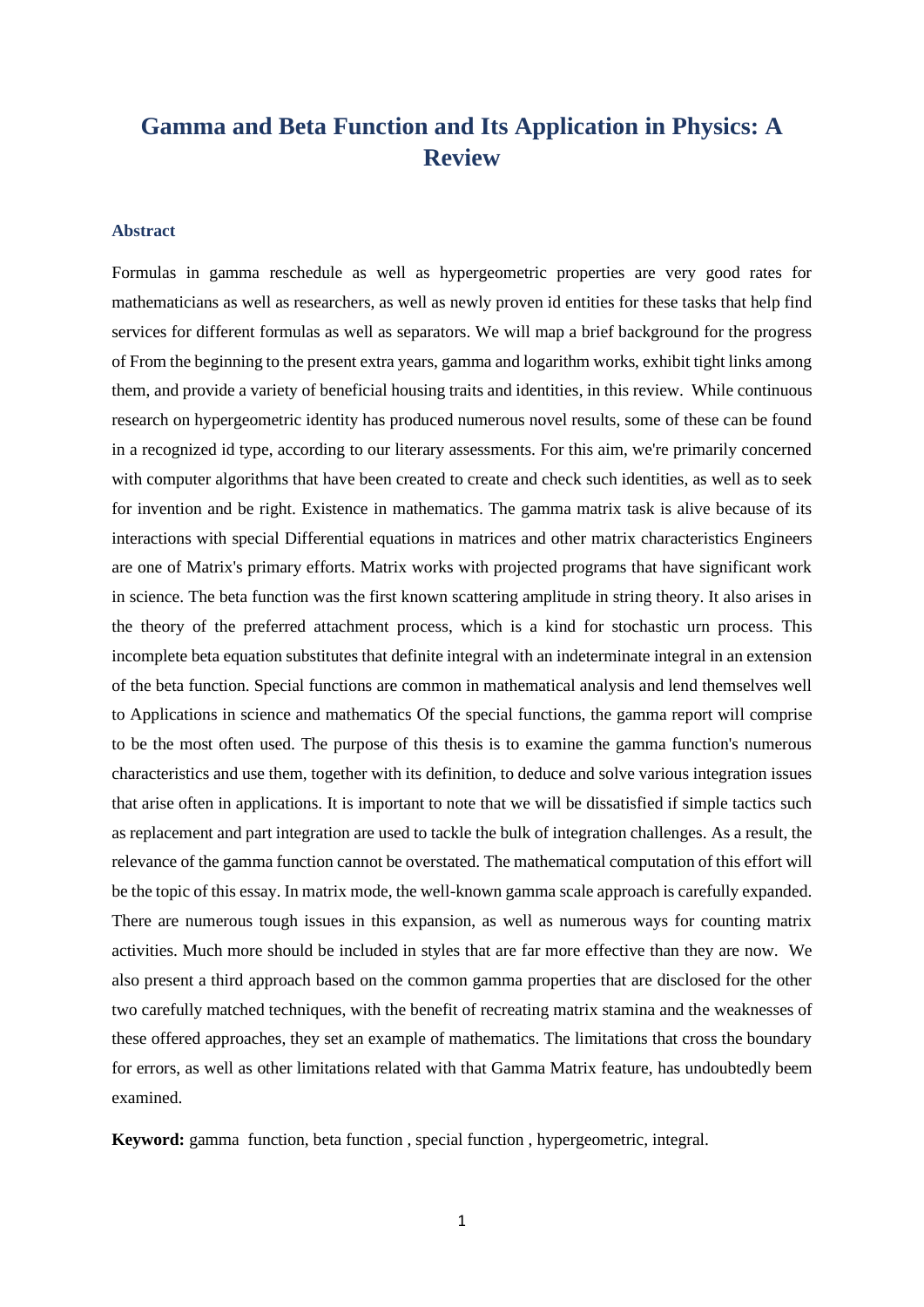#### 1 Introduction

A equation is a mathematical connection between a number of objects and a set of allowable outputs in which each input corresponds to exactly one result. Each real number x is connected to its square by this function  $x^2$  is a simple example. f (x) denotes the a functions f output matching to an input x. (It's pronounced " f of x ".) In most branches for modern mathematics, "the primary objectives of investigation" was that diverse functions. A function can be described or represented in a variety of ways. A function and procedure the specifies what is the best way to calculate the output for a given input may be used to define some functions(Carlson 1977). Others are represented by a graph, sometimes known as the function graph. In mathematics, a list that specifies the outcomes generates a collection of sources is sometimes used to define a function. An implicit description of a function is also possible. In circumstances when the output is a number, addition, subtraction, multiplication, and division of functions can be defined similarly to arithmetic. Functional composing, which converts the outcome with one functions into the inputs of the other, is another important function activity. Special functions have more or less standardized names and notes due to their significance in quantitative equations, functional analysis, physics, and other applications. It's frequently named after an early researcher who discovered its qualities(Freeden and Gutting 2013). Special functions include the gamma function, beta structure, super geometry feature, elliptic function, and geometrical function. In the year 1720, Euler launched his principal industrial endeavor in the realm of calculus. He then went on to discuss a slew of additional common special functions. He discovered that the gamma equation is a continuation of the factorial function. In addition, he devised Bessel functions for studying circular drums. Then he looked at elliptic integrals in a methodical way. He didn't name the functions very often. However, as time went on, more and more of the functions he mentioned began to be employed by several people. After a few repetitions, he began to have defined notations and definable notations. Properties that are important enough to provide their names with 'Special Properties'. These include well-known logarithmic work, speeds and trigonometric works, as well as access to gamma, beta and characteristics of zeta function, crotch, as well as the characteristics of the alligoric pipe pipe, as well as its polynomial courses(Carlson 1977). Ortahogonal, among many others, has a significant area of these tasks, including a number of solutions and identities used by mathematicians and designers as well as physicists, and has great special work in clean mathematics, except for the areas used as ten Negatology, electrical presence, liquid properties, hot media, wave equation solving, minutes of powerlessness, and quantum automatic mechanics (Bell 2004). Applied problems constantly require a property solution related to properties, otherwise only in connection with a change, and this type of option will fully participate in the nature of the hypergeometric property parameter. After that, hypergeometric features can be used to solve physical problems in various applied mathematical locations(Temme 1996). In the pure mathematics sector, they explain that hypergeometric selection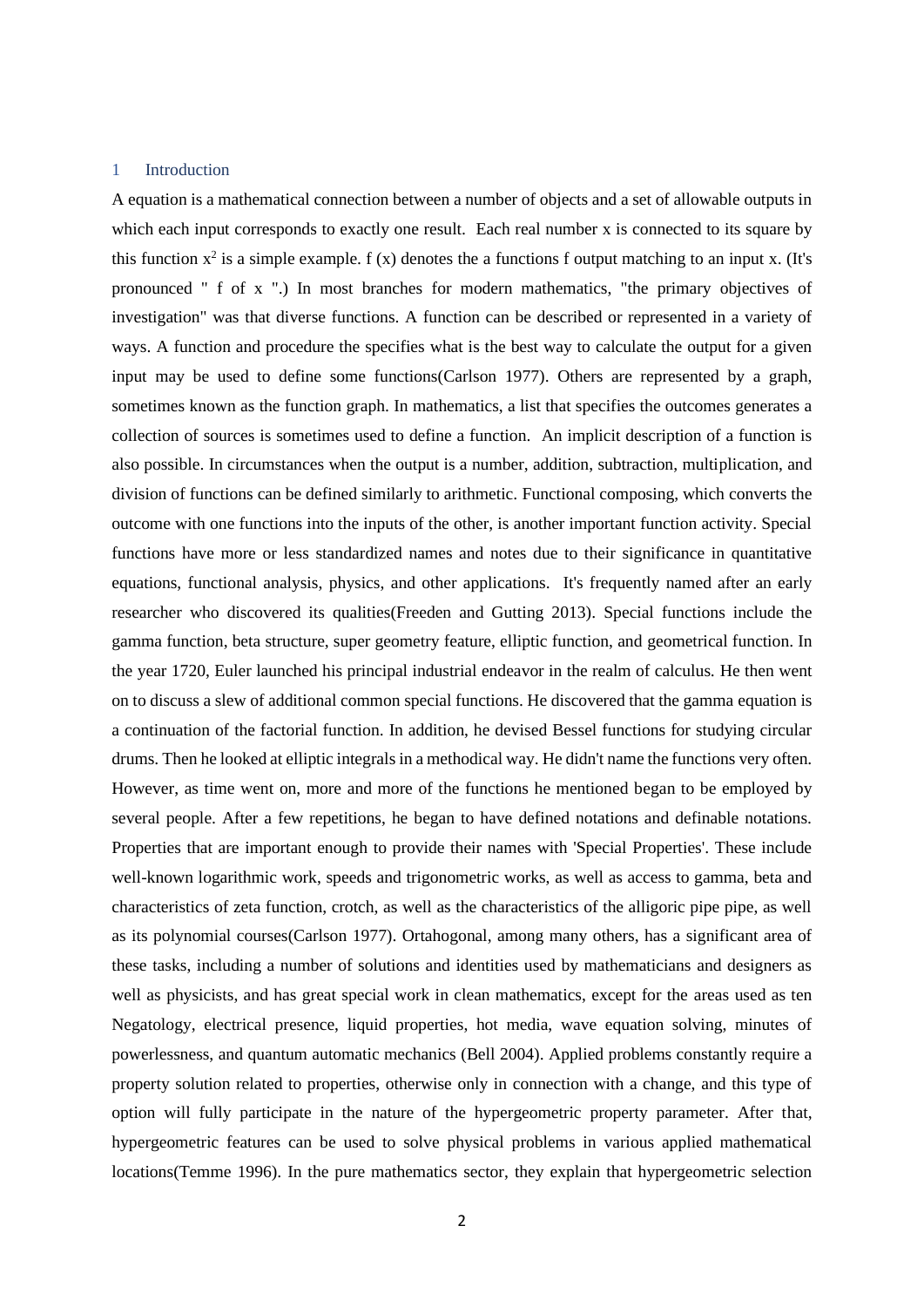provides a principle of non-integration to deal with a communal binary range, so playing a valuable task especially in mixing(Wimp 1965). Hypergeometric actions are actually shown in a more effective way that it has solutions in group concepts, mathematical size, K-Jaberi theory, and formal industry theory. The wide q-hypergeometric set is actually related to epilepsy and titanic action, and is actually useful in the idea of distribution, discriminatory equations and algebra(Seaborn 2013). Mathematicians and scientists are interested in formulae with hypergeometric properties, and recently discovered identities for these actions help uncover choices for a variety of varied and fundamental formulas. There are many such identities, images, and repairs for hypergeometric qualities, general content (Prudnikov, Brychkov et al. 1990) providing over 400 complements and also picturing collections for these activities As a result, hypergeometric challenges provide a rich industry for ongoing education, which continues to yield new ultimate outcomes(Prudnikov, Brychkov et al. 1990). The gamma function is important to the notion of hyperg. If the hypergeometric function is at the heart of the concept of a special function, the gamma function is at the core of the notion of hyperg. According to Davis, "in the jaberi tasks that are "in such a state," the gamma attribute is "probably the most vivid (Davis 1959) Factory rise establishes a direct connection between gamma and hypergeometric functions, as well as a number of hypergeometric identities that may be provided more often in gamma action terms. "Gamma's actions and completeness are truly important to understanding the hypergeometric jobs," Andrew and Setre claim(Andrews, Askey et al. 1999) .As a consequence, our specialists' gamma action groups, as well as the analysis and reward for various picture inspections, swiftly transition certain fundamental notions and underlying ideas to other mathematical areas, paving the way for ultimate outcomes in gamma mixing and hypergeometric work. Gamma's activity has a lengthy and interesting history, and it is now almost employed as a factor characteristic in scientific study. He describes how this work began as a simple childbirth from The Euler's perspective to the natural resources factory, and is now progressing (Chaudhry, Qadir et al. 1997).Our experts provide a number of widely used photographs and identities, particularly those with hypergeometric characteristics, as well as how interesting use is being used (Parmar 2013).Indeed, having these classic hypergeometric findings gives our organization a review of literary customers for more recent queries. The focus of this customer assessment is on how well the new hypergeometric ID is planned. Because of the 1970s trend to look for this sort of spread, N skin of this sort of spread is being studied. The computer system's formulae were utilized to generate, match, and assess various sorts of identities. A couple of these mathematical approaches are provided by our professionals ((Kuczma 1968, Simsek 2015)).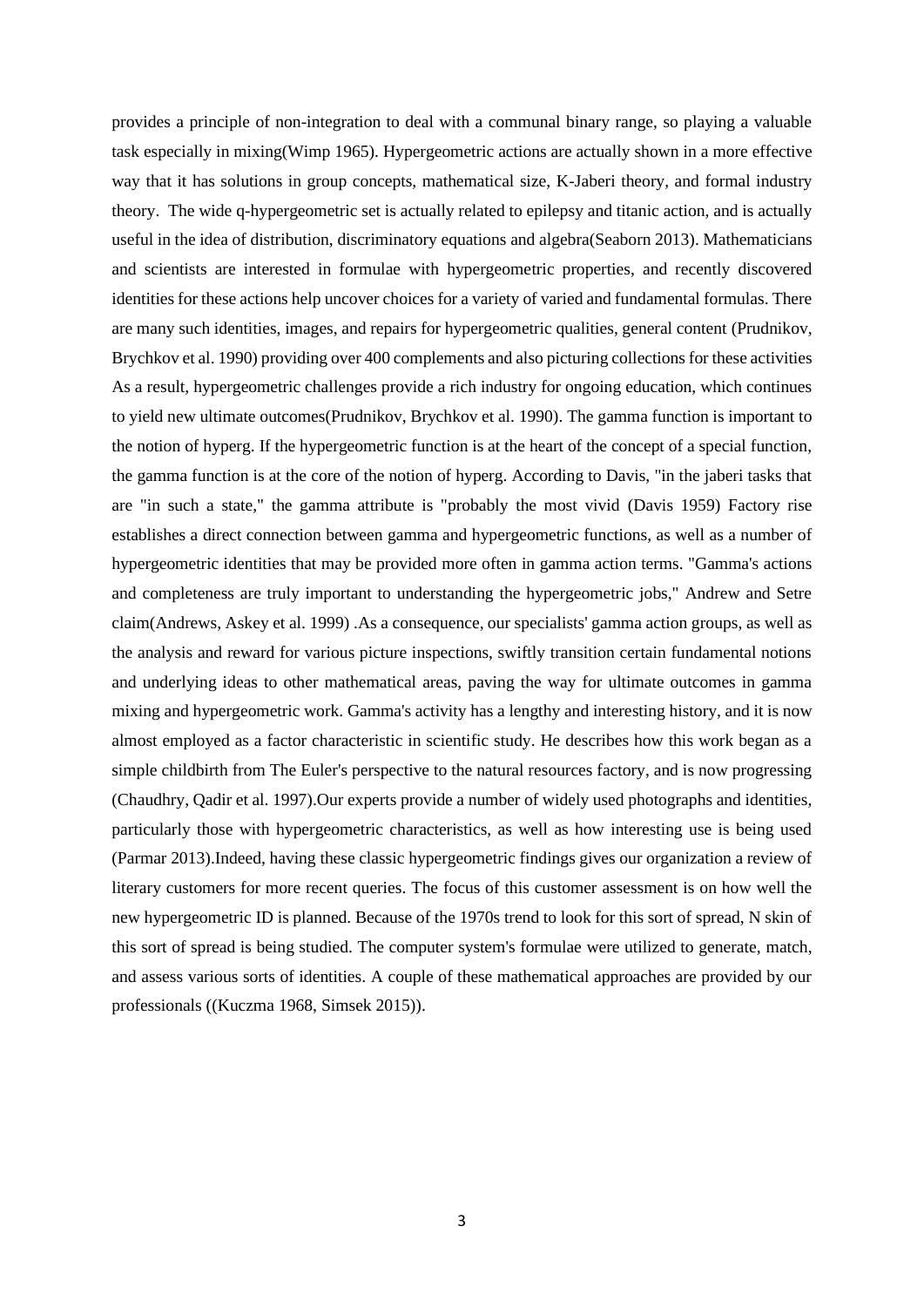#### 2 Generalization gamma and beta equation

Gamma characteristic has actually of be started for the Leonardo Euler in 1729, as it was added in a different term and eventually assembled together as an untrue importance of certainty, such as (Arfken and Weber 1999)

$$
\Gamma(n) = \int_0^\infty x^{n-1} e^{-x} dx \qquad Re(n) > 0 \qquad (1)
$$

Gamma's work has many amazing features and is utilized in almost every aspect of scientific inquiry as well as design. A year later, Euler offered to speak about beta work for a large sum of money, as well as b with the true helpful structure(Arfken and Weber 1999).

$$
\beta(p,q) = \int_0^1 x^{p-1} (1-x)^{q-1} dx \qquad \text{Re}(p) > 0, \text{Re}(q) > 0 \tag{2}
$$

Beta function is a symmetric  $\beta(p, q) = \beta(p, q)$ , as well as its own relationship to the gamma feature

$$
\beta = \frac{\Gamma(p)\Gamma(q)}{\Gamma(p+q)}\tag{3}
$$

In the concept of analysis cycle, gamma and beta properties are actually widely used. Using gamma suspended and beta functions, gamma and beta quality features are generally described.

 The domains of the gamma and beta equations have recently been spread across the entire complex plane by introducing integrands of (1) and (2), the factors  $exp(-\sigma/x)$  and  $exp[-\sigma/x(1-x)]$ , respectively, where  $Re(\sigma) > 0$ . The equation so defined have been named extended gamma equation and extended beta equation. The extended gamma equation defined  $\Gamma(n,\sigma)$  as

$$
\Gamma(n,\sigma) = \int_0^\infty x^{n-1} e^{(-x-\frac{\sigma}{x})} dx \tag{4}
$$

Where  $\text{Re}(\sigma) > 0$  and n is any complex number. for  $\text{Re}(n) > 0$  and  $\sigma = 0$ , its clean the above extention for this gamma equation decreases near gamma (classical) equation,  $\Gamma(n, 0) = \Gamma(n)$ . The extended gamma equation, which is a specific instance of the generalized gamma equation (extended), has shown to be particularly beneficial in a variety of engineering and scientific problems. (Chaudhry, Qadir et al. 2004)

$$
\Gamma(p,q;\sigma) = \int_0^1 x^{p-1} (1-x)^{q-1} e^{-\frac{\sigma}{x(1-x)}} \tag{5}
$$

Where  $Re(\sigma) > 0$  and parameters p and q are complex numbers. When  $\sigma = 0$ , it is clear that for  $Re(p) >$ 0 and Re(q) > 0 that extended beta equation reduces to classical beta equation  $\beta(p, q)$ . Recently have further generalized the extended gamma and beta equation

$$
\Gamma^{(n,\beta)}(n,\sigma) = \int_0^\infty x^{n-1} \Phi(n,\beta,-x-\frac{\sigma}{x}) dx \tag{6}
$$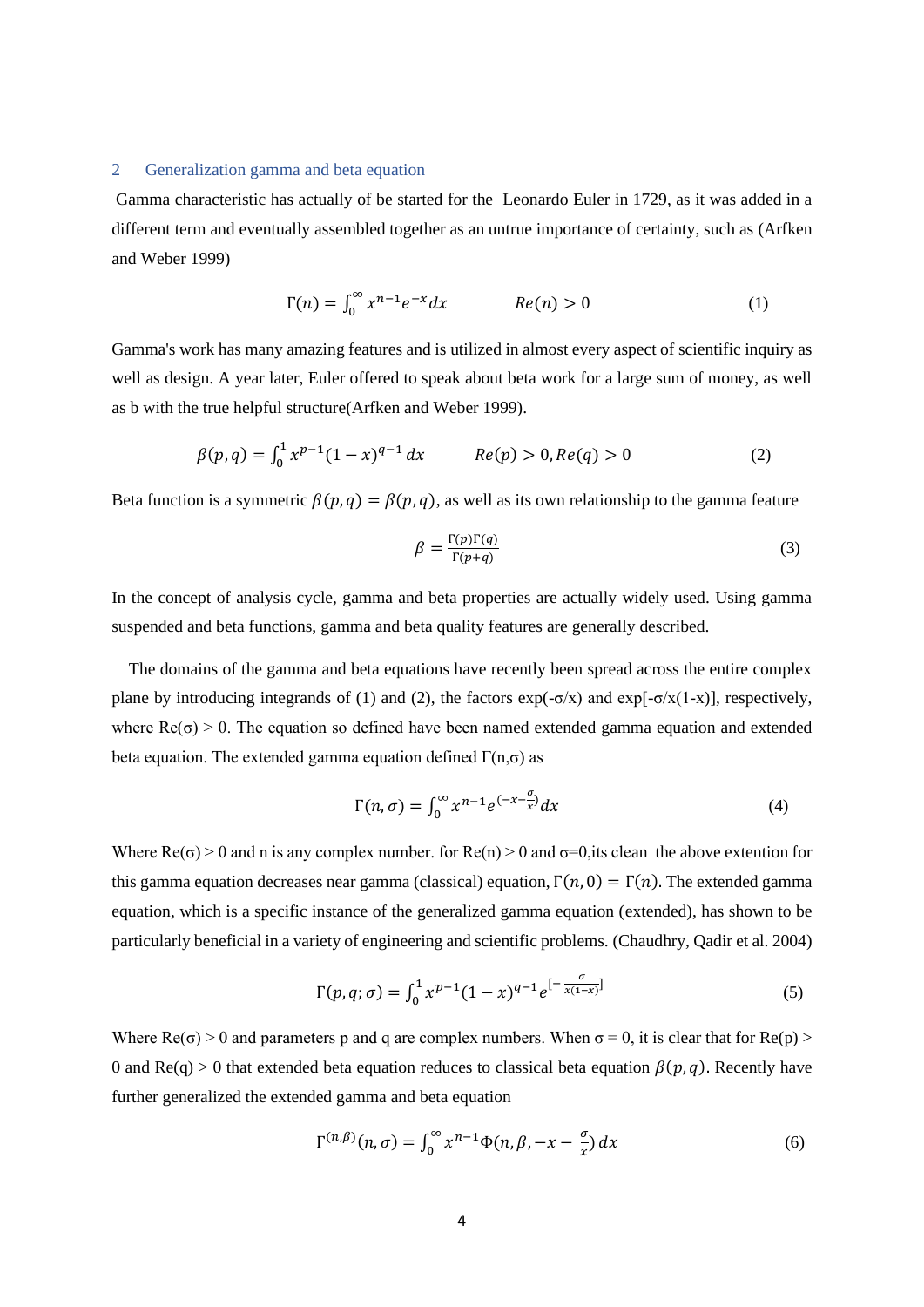$$
\Gamma^{(p,\beta)}(p,q,\sigma) = \int_0^\infty x^{p-1} [1-x]^{q-1} \Phi(p,\beta, -\frac{\sigma}{x(1-x)}) \, dx \tag{7}
$$

Where  $\Phi(n, \beta)$  is the type 1 conAuent hypergeometric equation. The gamma equation, the extended gamma equation , the beta equation, the extended beta equation The gamma and beta distributions have been adapted to the matrix case in a variety of methods, and some of their features have been discovered. The gamma outs, on the other hand, are long, with extended beta functions specified in (6) and (7) to the matrix scenario that have yet to be identified and evaluated. As a result, there is a lot of interest in assigning extended gamma and beta functions to matrix instances and exploring their topologies. (Chaudhry et al., 1997), acquiring a variety of important images and linking these circulars with other circulars A cause of conflict was identified as a functional exclusivity. Bargains having certain wellknown meanings and outcomes in matrix algebra, multi-border regions, and also unique source difference characteristics. The beta-changing feature expanded matrix's meaning and numerous vital pictures Some integrations, such as multi-border areas and generalized large-scale variable matrix beta feature distributions of total generalized generalized Wishart sources, have been calculated using a long generalized extended source variable beta function.

# 3 Gamma function

If  $n > 0$ , that gamma equation  $\Gamma$  is given by the erroneous integral

$$
\Gamma(n) = \int_0^\infty x^{n-1} e^{-x} dx \tag{8}
$$

This integral converges for all  $n > 0$ .

It is sometimes called the second Eulerian integral

### 3.1 History of gamma function

The gamma equation  $\Gamma(x)$  is almost as common in exact sciences as the well-known factorial sign x! It was proposed by the great mathematician L. Euler (1729) as a logical expansion of the factorial operation x! from positive integers x to real and even complex numbers(Artin 1964). The gamma function  $\Gamma(x)$  has been studied and employed since 1729, when Euler derived his famous integral version of the factorial function. The history of the gamma function is discussed in the section "Gamma function," paragraph "General." Mathematicians have employed the logarithm of the gamma function  $log(\Gamma(x))$  for their studies of the gamma function since J. Stirling (1730), who was the first to utilize series for log Γ(x!) to develop the asymptotic formula for x! Γ(x). Legendre, K. F. Gauss, C. Siegel, A. M. Siegel, A. M. Siegel, A. M. Siegel, A. M. Siegel, A. M J. Malmstén, O. Schlömilch, J. P. M. Binet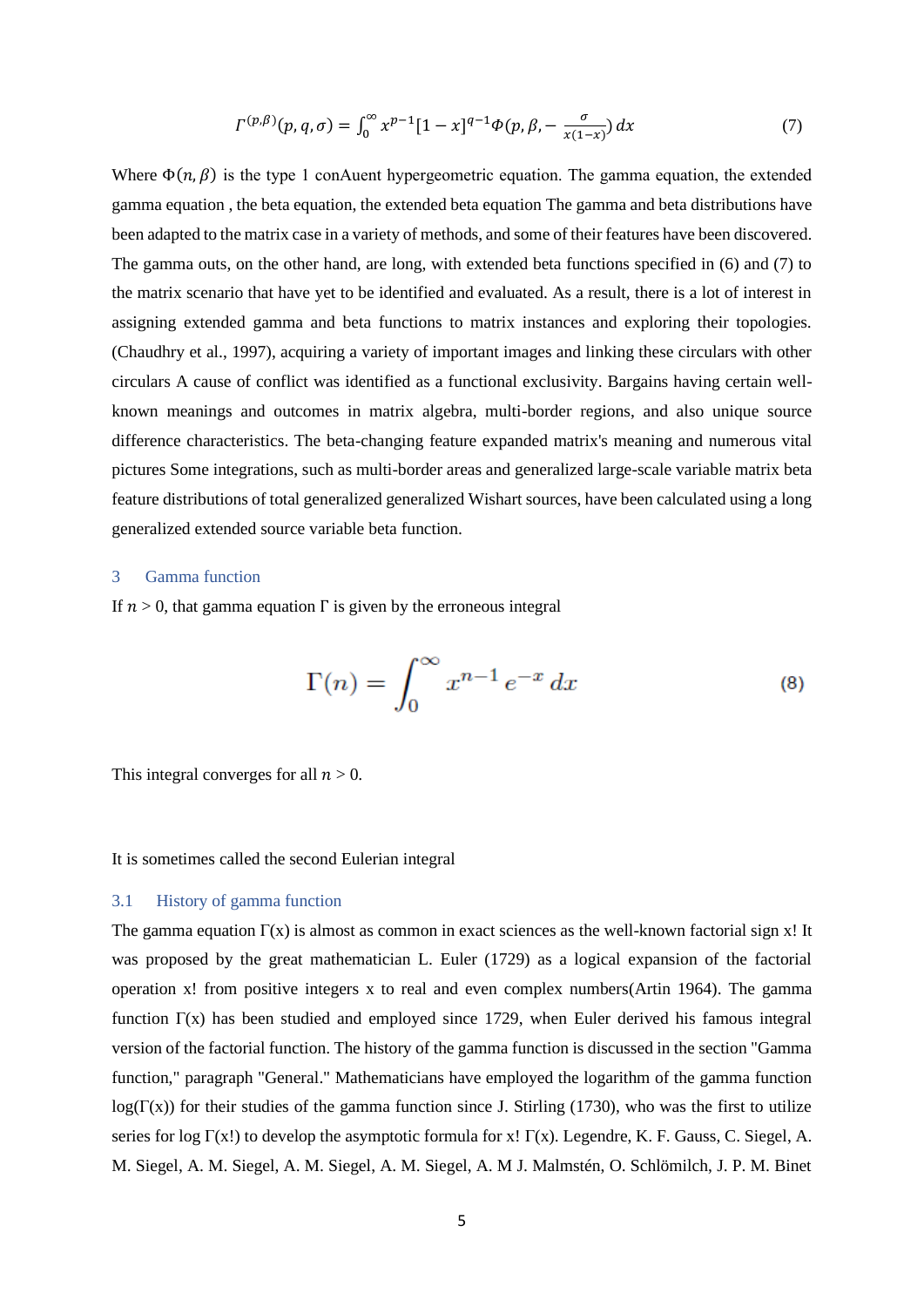(1843), E. E. Kummer (1847), and G. Plana are among the renowned investigators (1847). Stirling's series for the log( $\Gamma(x)$ ) derivative (Erdglyi, Magnus et al.). The function log  $\Gamma(x)$  was used in a number of research that used or studied the gamma function during the twentieth century. The rise of computer systems towards the end of the twentieth century necessitated a greater focus on the form of branch cuts for fundamental mathematical functions in order to ensure the validity of mathematical connections throughout the complex plane. As a result, the log-gamma function log  $\Gamma(x)$  arose as a multivalued analytic function that is similar to the logarithm of the gamma function  $log(\Gamma(x))$  but has a distinct branch cut structure and primary sheet. For Mathematica, J. Keiper (1990) designed the log-gamma function  $\Gamma(x)$ . There are several identities a (Moll 2007).

3.2 Property of gamma function

1-If 
$$
n > 0
$$
 then  $\Gamma(n+1) = n\Gamma(n)$ 

Proof:

The gamma function definition

$$
\Gamma(n) = \int_0^\infty x^{n-1} e^{-x} dx
$$

If  $0 < a < b$ , we can the integral part

$$
\int_{a}^{b} x^{n} e^{-x} dx = [x(-e^{-x})]_{a}^{b} - \int_{a}^{b} nx^{n-1}(-1)e^{-x} dx
$$

$$
= -b^{n} e^{-b} + a^{n} e^{-a} + n \int_{a}^{b} x^{n-1} e^{-x} dx
$$

Take the limit of this equation a→0 and b→∞ to get

$$
= \Gamma(n+1) = n \int_0^\infty x^{n-1} e^{-x} dx = n\Gamma(n)
$$

2- if  $n > 0$ , then

$$
\frac{\Gamma(n)}{z^n} = \int_0^\infty e^{-zx} x^{n-1} dx
$$

Prove:

We know that

$$
\Gamma(n) = \int_0^\infty x^{n-1} e^{-x} dx
$$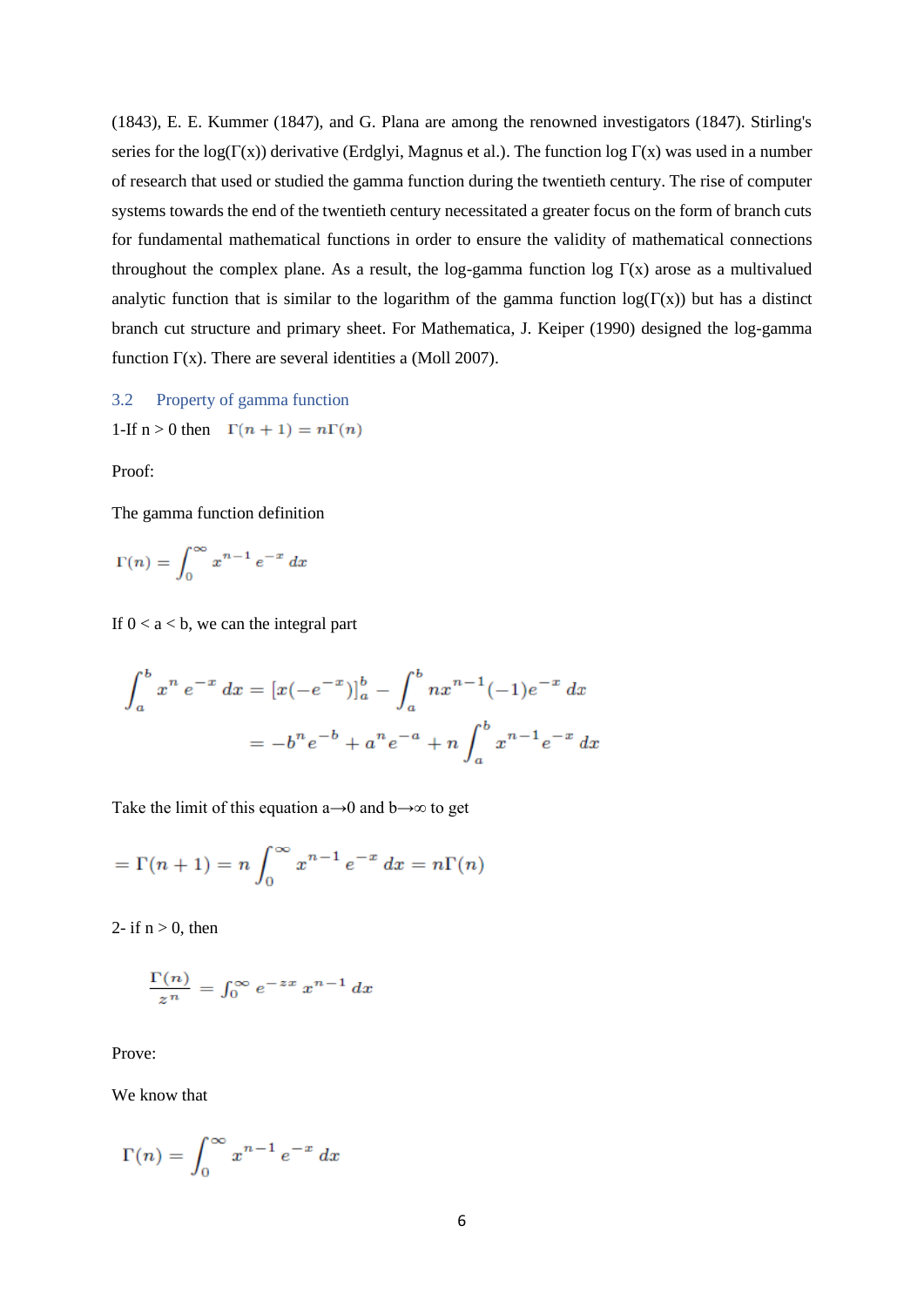$$
\Gamma(n) = \int_0^\infty e^{-az} (az)^{n-1} a dz
$$

$$
= a^n \int_0^\infty e^{-az} z^{n-1} a dz
$$

$$
= a^n \int_0^\infty e^{-ax} z^{n-1} dx
$$

Replacing a by z above equation we get

$$
\frac{\Gamma(n)}{z^n} = \int_0^\infty e^{-zx} x^{n-1} dx
$$

3-

$$
\Gamma\left(\frac{1}{2}\right) = \sqrt{\pi}
$$

Prove: by definition gamma function

Put  $x^n = y$  and  $nx^{n-1} dx = dy$ , we get

$$
\Gamma(n) = \int_0^\infty y^{n-1/n} e^{-y^{1/n}} \frac{1}{nx^{n-1}} dy
$$
  
= 
$$
\int_0^\infty y^{n-1/n} e^{-y^{1/n}} \frac{1}{ny^{n-1/n}} dy
$$
  

$$
\Gamma(n) = \frac{1}{n} \int_0^\infty e^{-y^{1/n}} dy
$$

Now pu  $n = 1/2$  in above equation we get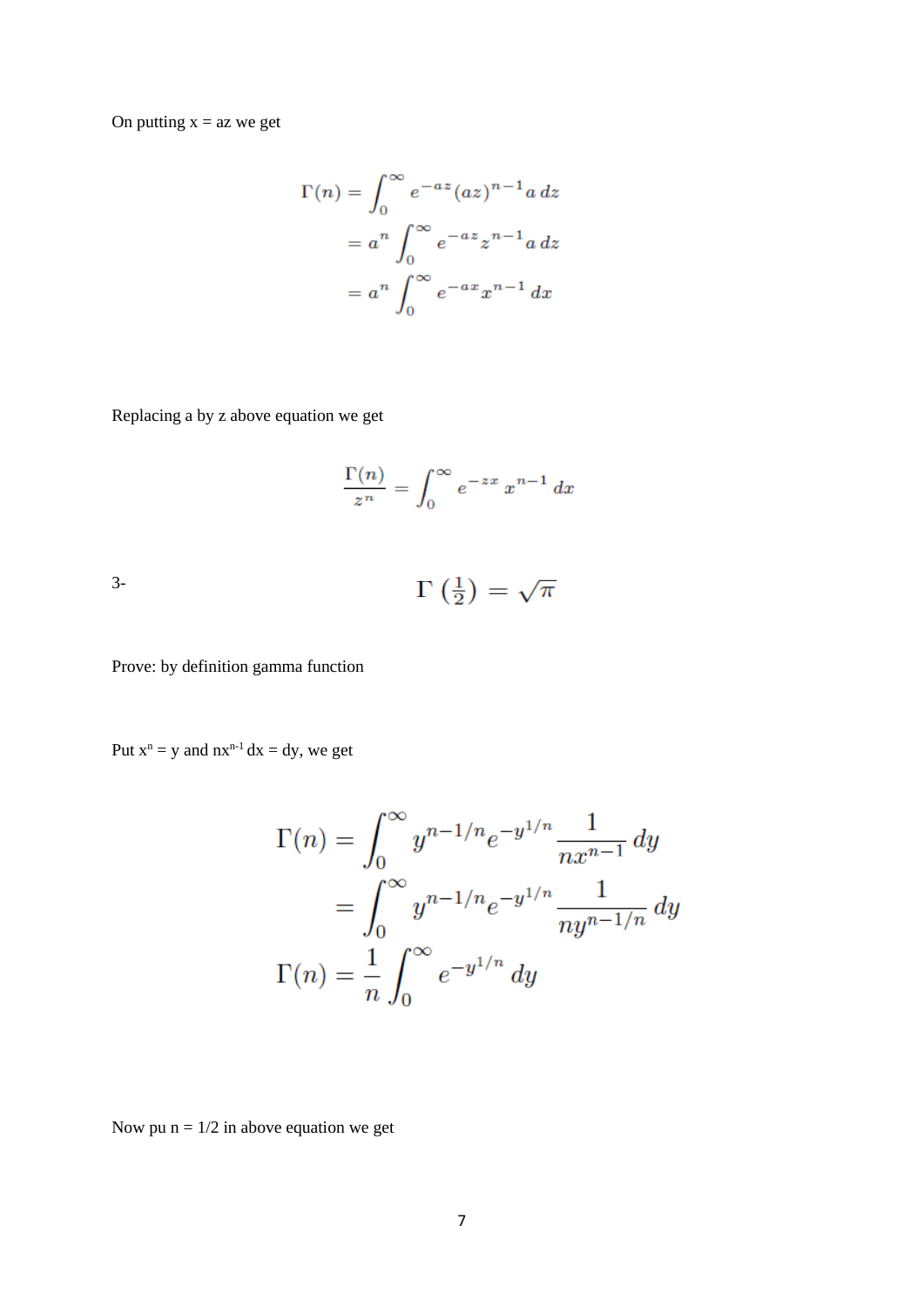$$
\Gamma\left(\frac{1}{2}\right) = \frac{1}{2} \int_0^\infty e^{-y^{1/2}} \, dy = 2\left(\frac{1}{2}\sqrt{\pi}\right) = \sqrt{\pi}
$$

We can solve several integral problems by utilizing the features of the gamma function. As an example,

Example 1: Evaluate the following integral by using gamma equation

$$
I = \int_0^\infty x^{n-1} e^{-h^2 x^2} dx
$$

Solution:

Putting 
$$
h^2 x^2 = t
$$
 or  $x = \frac{\sqrt{t}}{h}$  and  $dx = \frac{dt}{2h\sqrt{t}}$   

$$
I = \int_0^{\infty} \left(\frac{\sqrt{t}}{h}\right)^{n-1} e^{-t} \frac{dt}{2h\sqrt{t}} = \frac{1}{2h^n} \int_0^{\infty} t^{\frac{n}{2}-1} e^{-t} dt
$$

$$
= \frac{1}{2h^n} \int_0^{\infty} t^{\frac{n-2}{2}} e^{-t} dt = \frac{1}{2h^2} \int_0^{\infty} t^{\frac{n}{2}-1} e^{-t} dt
$$

$$
= \frac{1}{2h^n} \Gamma\left(\frac{n}{2}\right)
$$

Example 2: evaluate the following integral by using gamma equation

$$
\Gamma(n) = \int_0^\infty x^{n-1} e^{-x} dx
$$

$$
I = \int_0^\infty \frac{x^a}{a^x} dx
$$

Solution:

Putting  $a^x = e^t$  or  $x\ln(a) = t$  and  $dx = \frac{dt}{\ln(a)}$  $ln(a)$ 

Thus,

$$
I = \int_0^\infty \frac{t^a}{[\ln(a)]^a} e^{-t} \frac{dt}{\ln(a)} = \frac{1}{[\ln(a)]^{a+1}} \int_0^\infty t^a e^{-t} dt = \frac{1}{[\ln(a)]^{a+1}} \Gamma(a+1)
$$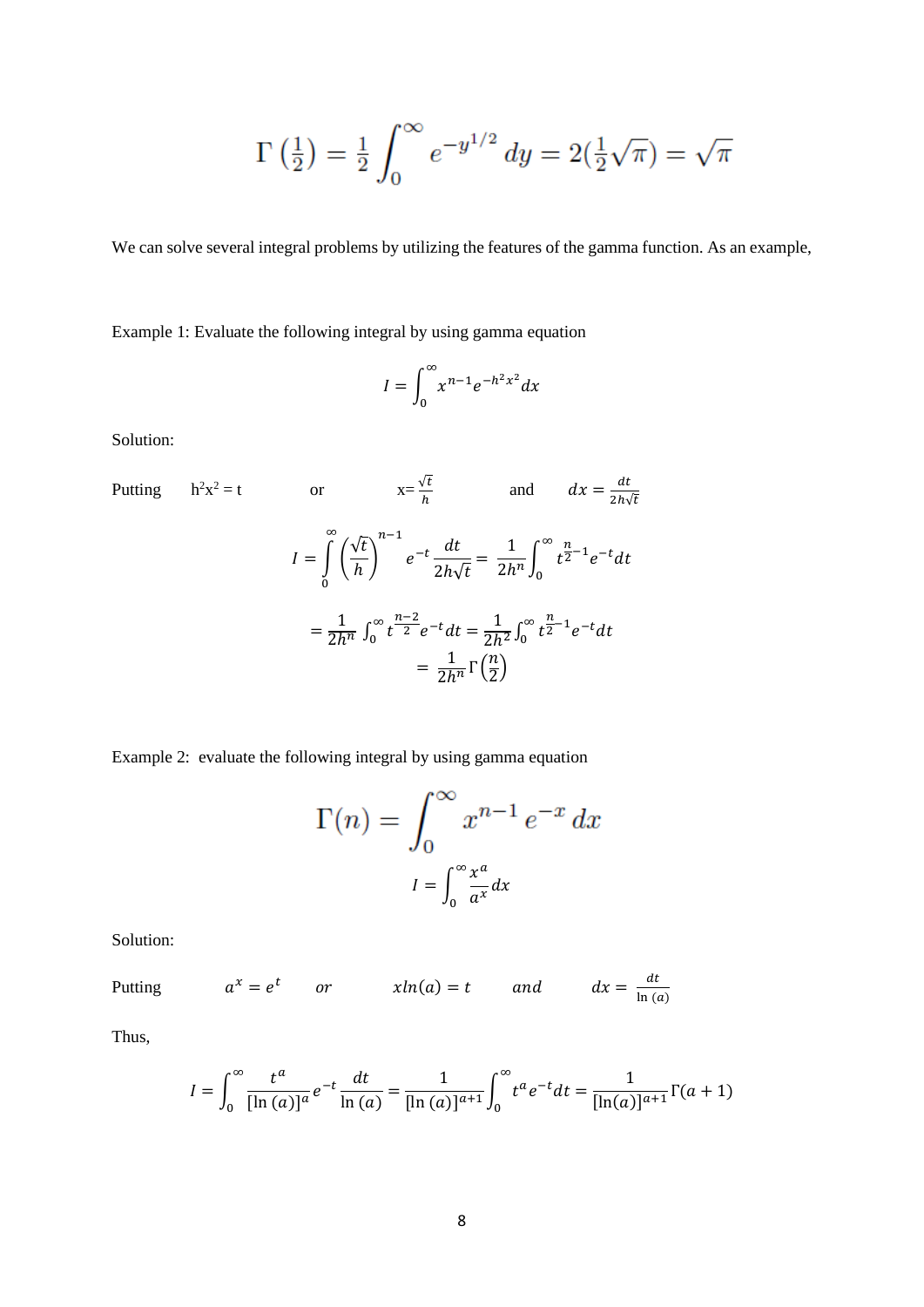#### 4 Beta function

The timeless beta feature B  $(p,q)$  is without a doubt one of the most essential special functions. , thanks to its important role in a variety of scientific fields, including physics, mathematics, physical science, and analytical design. Various sorts of unique features have become a sought-after tool for professionals and developers alike in many areas of Managed Math. Many beneficial and helpful extensions of distinct unique features (including gamma and beta features, Gauss hypergeometric feature, etc.) have been introduced during the previous two decades or more(Artin 1931, Yalcin and Simsek 2020) .

$$
\beta(p,q) = \frac{\Gamma(p)\Gamma(q)}{\Gamma(p+q)}\tag{9}
$$

 There is an additional type to represent the beta feature, which is actually insufficiently experimental and also the most common beta function type

$$
\beta(p,q) = \int_0^1 x^{p-1} (1-x)^{q-1} dx \tag{10}
$$

The full beta function and the incomplete beta function are consistent for  $x = 1$ , and Legendre, Whittaker, and Watson term the following equation the Eulerian integral of the first sort. The beta function B  $(p + 1; q + 1)$  is the solution to this integral.

$$
\beta(p,q) = \frac{\Gamma(p)\Gamma(q)}{\Gamma(p+q)} = \frac{(p-1)!(q-1)}{(p+q-1)!}
$$

# 4.1 Transformation and property of beta function

There are a number of simple transformation of the general beta function by:

$$
\beta(p,q) = \int_0^1 x^{p-1} (1-x)^{q-1} dx = \frac{\Gamma(p)\Gamma(q)}{\Gamma(p+q)} \qquad p > 0 \text{ and } q > 0
$$

1 interchanging the location of (q , p)

$$
\beta(p,q) = \int_0^1 x^{q-1} (1-x)^{p-1} dx = \frac{\Gamma(p)\Gamma(q)}{\Gamma(p+q)}
$$

2 transformation of integration range

$$
\beta(p,q) = \int_0^1 x^{p-1} (1-x)^{q-1} dx = \frac{1}{a^{p+q-1}} \frac{\Gamma(p) \Gamma(q)}{\Gamma(p+q)}
$$

3 transformation trigonometric from beta equation:

$$
\beta(p,q) = \int_0^{\frac{\pi}{2}} (\sin \theta)^{2p-1} (\cos \theta)^{2q-1} dx = \frac{1}{2} \frac{\Gamma(p) \Gamma(q)}{\Gamma(p+q)}
$$

4- transformation to rational from of beta function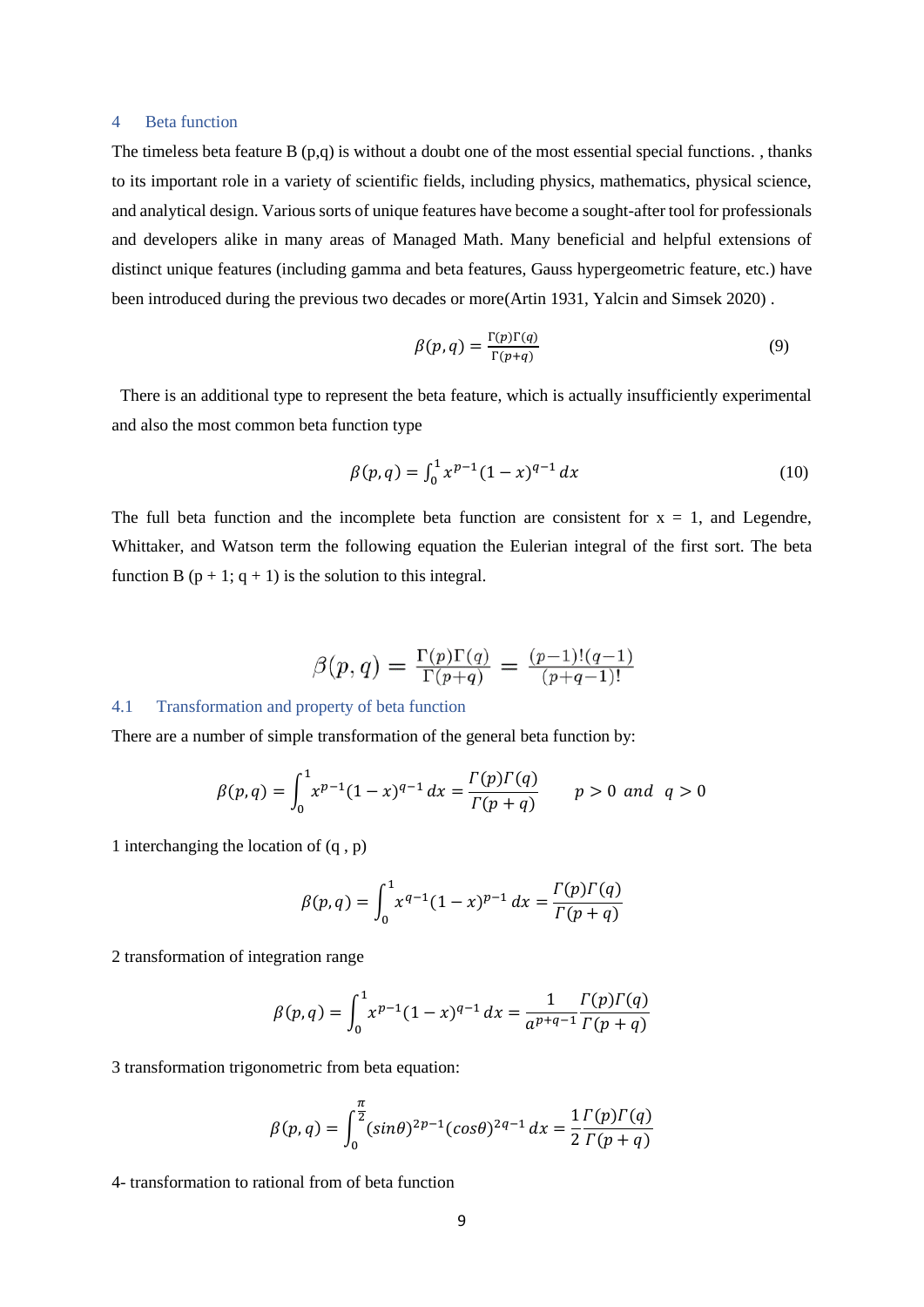$$
\beta(p,q) = \int_0^\infty \frac{x^{p-1}}{(1+x)^{p+q}} dx = \int_0^1 x^{p-1} (1-x)^{q-1} dx = \frac{1}{a^{p+q-1}} \frac{\Gamma(p)\Gamma(q)}{\Gamma(p+q)}
$$

Example(3):Evaluate the following integral by using Beta-function.

$$
\int_0^1 [1-x^3]^{-\frac{1}{2}} dx
$$

Solution:

Putting  $y = x^3$  or  $dy = 3x^2 dx$  or  $dx = \frac{1}{3x^2} dy = \frac{1}{3y^{2/3}} dy$ 

$$
\beta(p,q) = \int_0^1 [1 - x^3]^{-\frac{1}{2}} dx = \int_0^1 [1 - y]^{-\frac{1}{2}} \frac{1}{3y^{2/3}} dy
$$

$$
\beta(p,q) = \frac{1}{3} \int_0^1 y^{\frac{-2}{3}} [1 - y]^{-\frac{1}{2}} dy
$$

comparing to:

$$
\beta(p,q) = \int_0^1 y^{p-1} [1 - y]^{q-1} dy = \frac{r(p)r(q)}{r(p+q)}
$$
  
we get:  $p-1 = \frac{2}{3}$  then  $p=\frac{1}{3}$  and  $q-1 = \frac{1}{2}$  then  $q=\frac{1}{2}$   

$$
\beta(p,q) = \frac{1}{3} \int_0^1 y^{\frac{-2}{3}} [1 - y]^{\frac{-1}{2}} dy = \frac{1}{3} \beta(\frac{1}{3}, \frac{1}{2})
$$

$$
\beta(p,q) = \frac{1}{3} \frac{r(\frac{1}{3})r(\frac{1}{2})}{r(\frac{1}{3} + \frac{1}{2})}
$$

$$
\beta(p,q) = \frac{1}{3} \frac{r(\frac{1}{3})r(\frac{1}{2})}{r(\frac{5}{6})}
$$

Example (4): Evaluate the following integral by using Beta-function.

$$
\int_0^1 \frac{x^3}{(1+x)^5} \, dx
$$

Solution: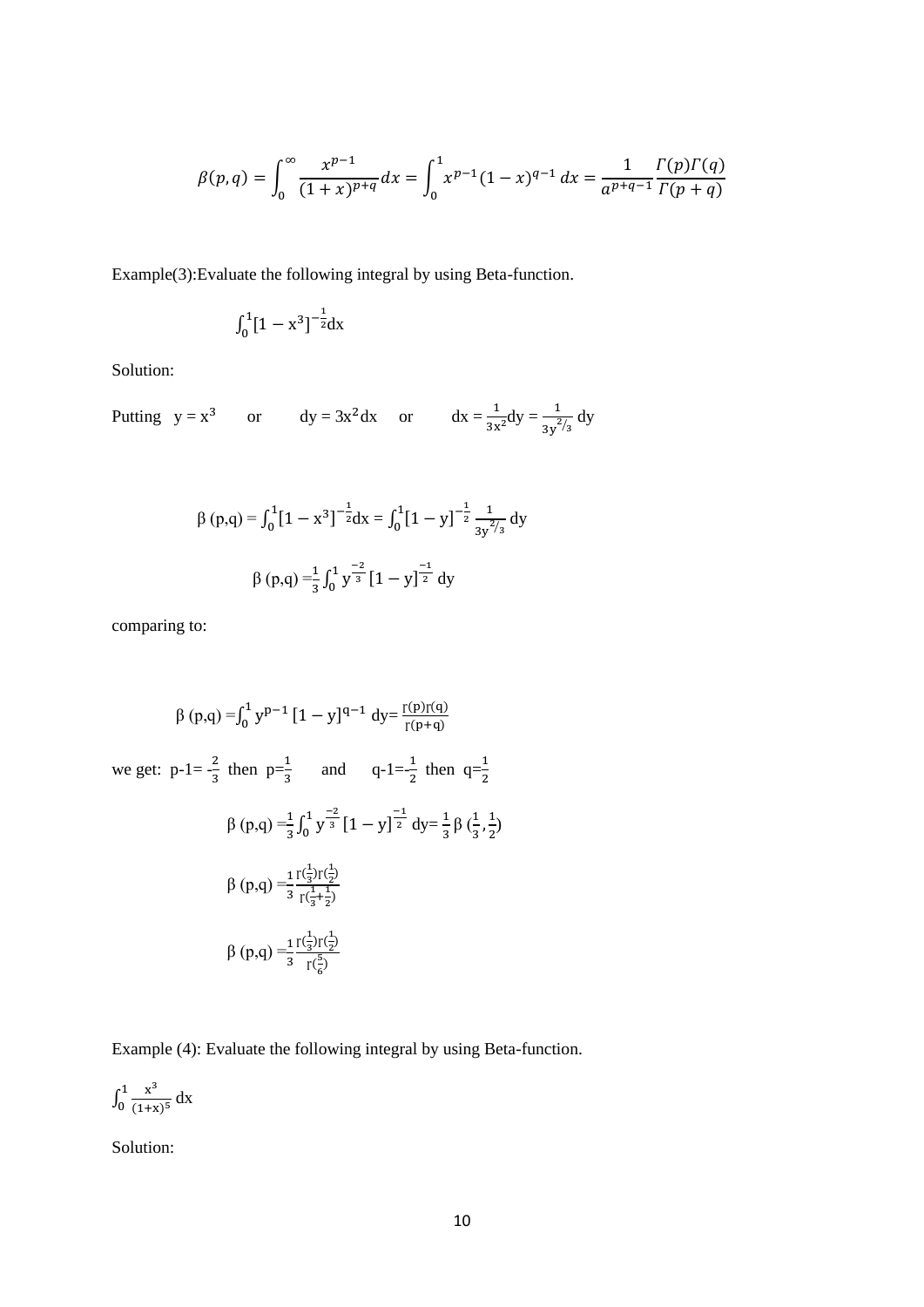Putting  $p-1=3$  then  $p=4$  and  $p+q=5$  then  $q=1$ 

$$
\beta(p,q) = \int_0^1 \frac{x^3}{(1+x)^5} dx = \frac{r(p)r(q)}{r(p+q)} = \frac{r(4)r(1)}{r(5)} = \frac{3! \ 0!}{4!} = \frac{1}{4}
$$

Example(5): show that:

$$
\int_0^{\frac{\pi}{2}} \sqrt{\cot \theta} \, d\theta = \frac{1}{2} \, \Gamma(\frac{1}{4}) \Gamma(\frac{3}{4})
$$

Solution: we know that:

$$
\beta(p,q) = \int_0^{\frac{\pi}{2}} (\sin \theta)^p (\cos \theta)^q d\theta = \frac{1}{2} \frac{\Gamma(\frac{p+1}{2}) \Gamma(\frac{q+1}{2})}{\Gamma(\frac{p+q+2}{2})}
$$

Therefore the integral of the above equation is reduces to(Dass 2008):

$$
\int_0^{\frac{\pi}{2}} (\sin \theta)^{-\frac{1}{2}} (\cos \theta)^{\frac{1}{2}} d\theta = \frac{1}{2} \frac{\Gamma(\frac{p+1}{2}) \Gamma(\frac{q+1}{2})}{\Gamma(\frac{p+q+2}{2})}
$$

Putting  $p=\frac{1}{2}$  $rac{1}{2}$  and  $q=\frac{1}{2}$ 

Then,

$$
\int_0^{\frac{\pi}{2}} (\sin \theta)^{-\frac{1}{2}} (\cos \theta)^{\frac{1}{2}} d\theta = \frac{1}{2} \frac{\Gamma(\frac{-\frac{1}{2}+1}{2}) \Gamma(\frac{1}{2}+1)}{\Gamma(\frac{-\frac{1}{2}+\frac{1}{2}+2}{2})} = \frac{1}{2} \frac{\Gamma(\frac{1}{4}) \Gamma(\frac{1}{4})}{\Gamma(1)}
$$

Thus,

$$
\int_0^{\frac{\pi}{2}} (\sin \theta)^{-\frac{1}{2}} (\cos \theta)^{\frac{1}{2}} d\theta = \frac{1}{2} \Gamma(\frac{1}{4}) \Gamma(\frac{3}{4})
$$

# 5 Relationship between gamma and beta function

It is possible to find a straightforward derivation for the relationship. Create the final result. of two factorials as to get the integral form of the beta function (Artin 1931).

$$
\Gamma(x)\Gamma(y) = \int_{u=0}^{\infty} e^{-u} u^{x-1} du \cdot \int_{v=0}^{\infty} e^{-v} v^{y-1} dv
$$
  
= 
$$
\int_{v=0}^{\infty} \int_{u=0}^{\infty} e^{-u-v} u^{x-1} v^{y-1} du dv.
$$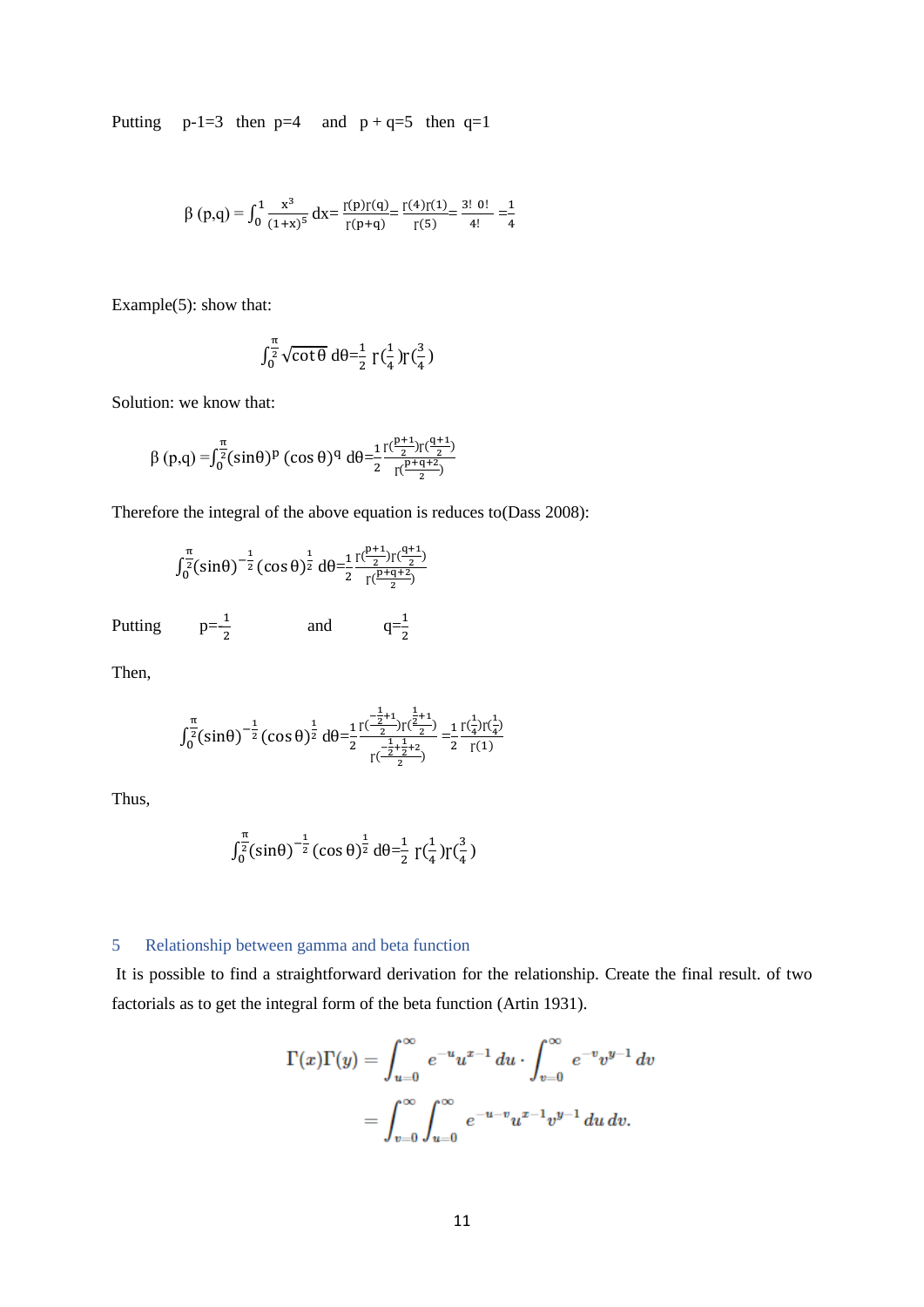Changing the variables  $u = f(z,t) = zt$  and  $v = g(z,t) = z(1, t)$  reveals that this is the case.

$$
\begin{aligned} \Gamma(x)\Gamma(y)&=\int_{z=0}^{\infty}\int_{t=0}^{1}e^{-z}(zt)^{x-1}(z(1-t))^{y-1}\big|J(z,t)\big|\,dt\,dz\\ &=\int_{z=0}^{\infty}\int_{t=0}^{1}e^{-z}(zt)^{x-1}(z(1-t))^{y-1}z\,dt\,dz\\ &=\int_{z=0}^{\infty}e^{-z}z^{x+y-1}\,dz\cdot\int_{t=0}^{1}t^{x-1}(1-t)^{y-1}\,dt\\ &=\Gamma(x+y)\,\mathrm{B}(x,y), \end{aligned}
$$

wherein  $|J(z,t)|$  is indeed the actual value of a Jacobian determinants for  $u = f(z,t)$  where  $v = g(z,t)$  and  $|J(z,t)|$  is the absolute value of the Jacobian determinants for  $u = f(z,t)$  as  $v = g(z,t)$  and (z,t). The aforementioned identity can be thought of as a special instance of the identity for a convolution's integral. Taking the initiative

$$
\Gamma(x)\Gamma(y)=\int_{\mathbb{R}}f(u)\,du\cdot\int_{\mathbb{R}}g(u)\,du=\int_{\mathbb{R}}(f\ast g)(u)\,du=\text{B}(x,y)\,\Gamma(x+y).
$$

#### 6 Application of gamma and beta function

The gamma function is "arguably the most common special function, or the least'special' of all," according to one source. Other transcendental functions are called'special' because some of them may be avoided by bypassing a few specialized mathematics topics. The gamma function, on the other hand,  $y = \Gamma(x)$  A circumstance like this is one of the most difficult things to avoid. (Chaudhry and Zubair 2002). The beta function is important for determining and explaining the scattering amplitude for Regge trajectories. The beta function is critical in statistics for the Beta distribution and Beta prime distribution. The beta function, as previously noted, is closely related to the gamma function and plays a significant part in calculus. (Riddhi 2008).

# 7 Conclusion

The authors gave a fresh justification for the traditional beta feature in their assessment of the current paper. It has been used to investigate a number of features of the new extended experimental feature. The Gauss hypergeometric function expansion, as well as the combined hypergeometric functions, were also released at the request of this all-new extended experimental feature. The common integrals of long hypergeometric features, as well as their image approaches, are generated. The gamma function was introduced as one of the world's most important and well-known private functions. This specific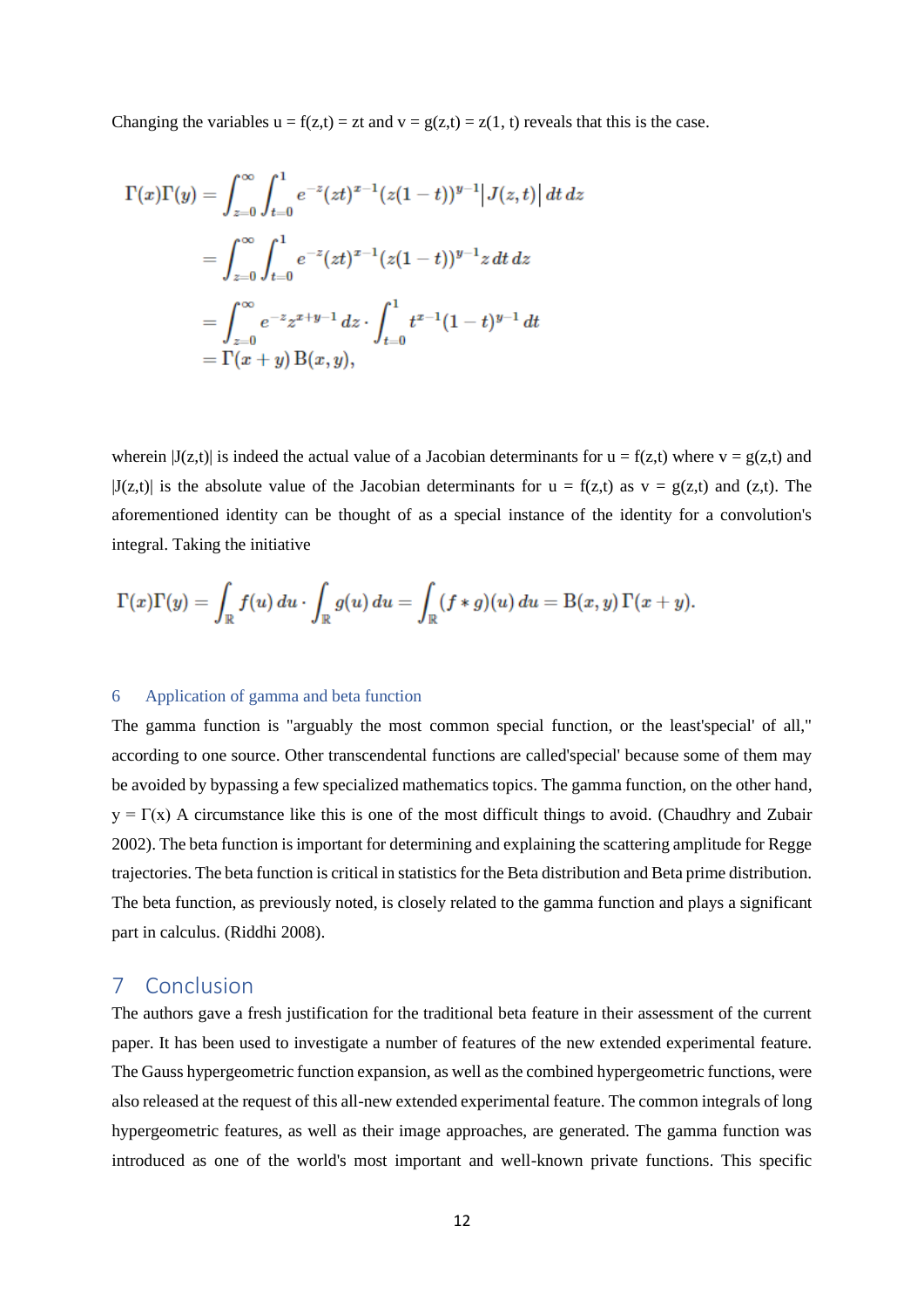function is also often used in mathematics. We began by discussing the particular function. For further analysis, we used the gamma function. Following that, a brief history of the gamma function is offered, as well as a quick explanation of the gamma function. After some time, we were able to grasp the characteristics of the gamma function as well as certain ideas. Furthermore, knowing the integral and differentiation that underpin the equation can aid in the solution of the gamma function problem. It will be simple to understand and solve a business problem using properties and theories. Finally, we were able to solve the problem analytically, with some of the solutions effectively implemented.

#### 8 Reference

Andrews, G. E., et al. (1999). Special functions, Cambridge university press Cambridge.

Arfken, G. B. and H. J. Weber (1999). Mathematical methods for physicists, American Association of Physics Teachers.

Artin, E. (1931). "Einfuhrung in die Theorie der Gamma Funktion-Hamburger Mathematische Einzelschriften, 11." Heft, Teubner, Leipzig.[English transl. by Michael Butler, Athena Series: Selected Topics in Mathematics, Holt, Rinehart, and Winston, New York, 1964.].

Artin, E. (1964). The Gamma Function. Holt, Rinehart and Winson, Inc.

Bell, W. W. (2004). Special functions for scientists and engineers, Courier Corporation.

Carlson, B. C. (1977). "Special functions of applied mathematics."

Chaudhry, M. A., et al. (1997). "Extension of Euler's beta function." Journal of computational and applied mathematics **78**(1): 19-32.

Chaudhry, M. A., et al. (2004). "Extended hypergeometric and confluent hypergeometric functions." Applied Mathematics and Computation **159**(2): 589-602.

Chaudhry, M. A. and S. M. Zubair (2002). "Extended incomplete gamma functions with applications." Journal of mathematical analysis and applications **274**(2): 725-745.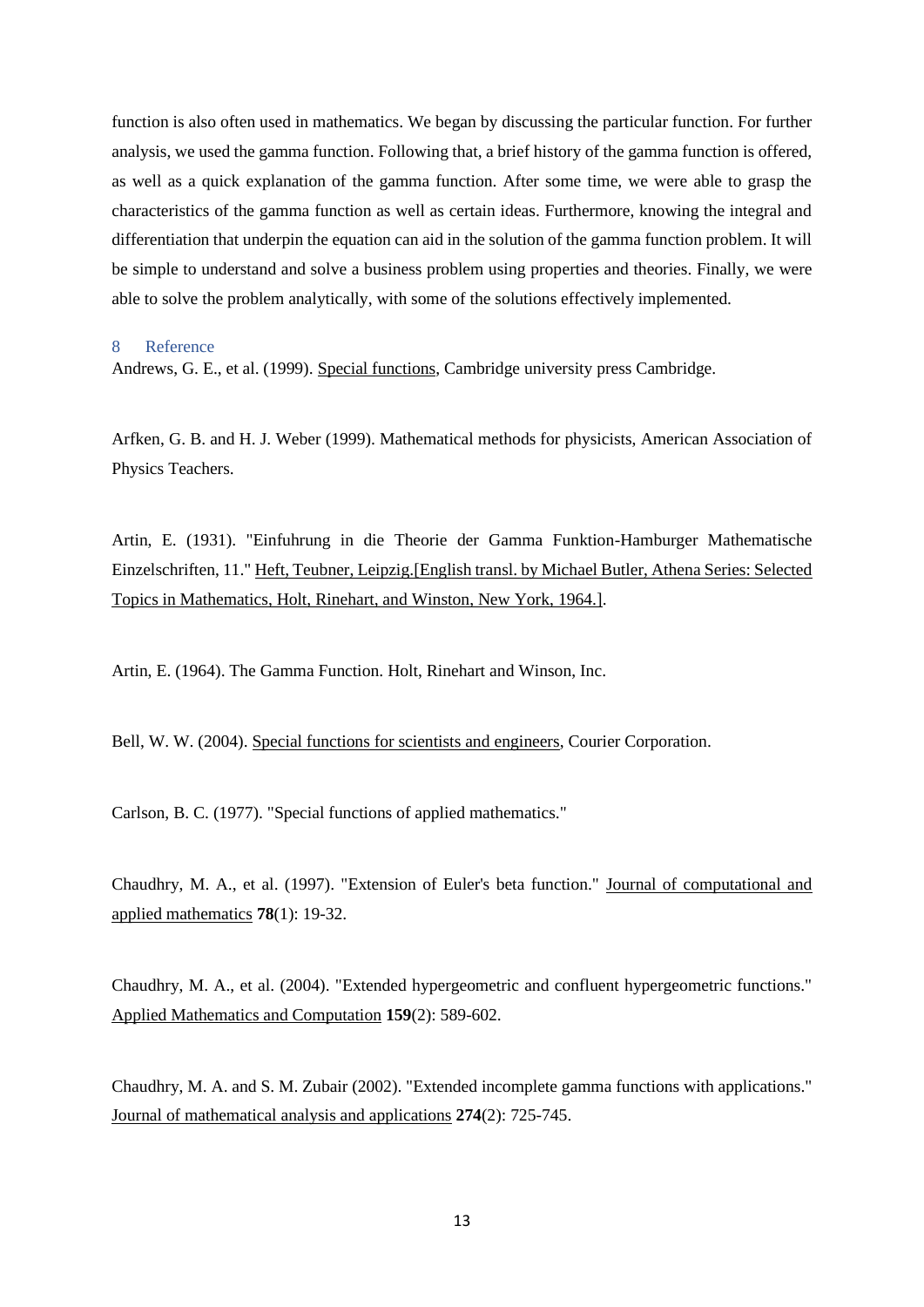Dass, H. (2008). Advanced engineering mathematics, S. Chand Publishing.

Davis, P. J. (1959). "Leonhard euler's integral: A historical profile of the gamma function: In memoriam: Milton abramowitz." The American Mathematical Monthly **66**(10): 849-869.

Erdglyi, A., et al. I953 Higher transcendental functions, vol. 2, New York: McGraw-Hill.

Freeden, W. and M. Gutting (2013). Special functions of mathematical (geo-) physics, Springer Science & Business Media.

Kuczma, M. (1968). "Functional equations in a single variable."

Moll, V. H. (2007). "The integrals in Gradshteyn and Ryzhik. Part 4: The gamma function." arXiv preprint arXiv:0705.0179.

Parmar, R. K. (2013). "A new generalization of gamma, beta hypergeometric and confluent hypergeometric functions." Le Matematiche **68**(2): 33-52.

Prudnikov, A., et al. (1990). Integrals and Series, vol. 3, Chapter 7, Gordon and Breach, New York.

Riddhi, D. (2008). "Beta function and its applications." Department of Physics and Astron omy, The University of Tennessee.

Seaborn, J. B. (2013). Hypergeometric functions and their applications, Springer Science & Business Media.

Simsek, Y. (2015). "Beta-type polynomials and their generating functions." Applied Mathematics and Computation **254**: 172-182.

Temme, N. M. (1996). Special functions: An introduction to the classical functions of mathematical physics, John Wiley & Sons.